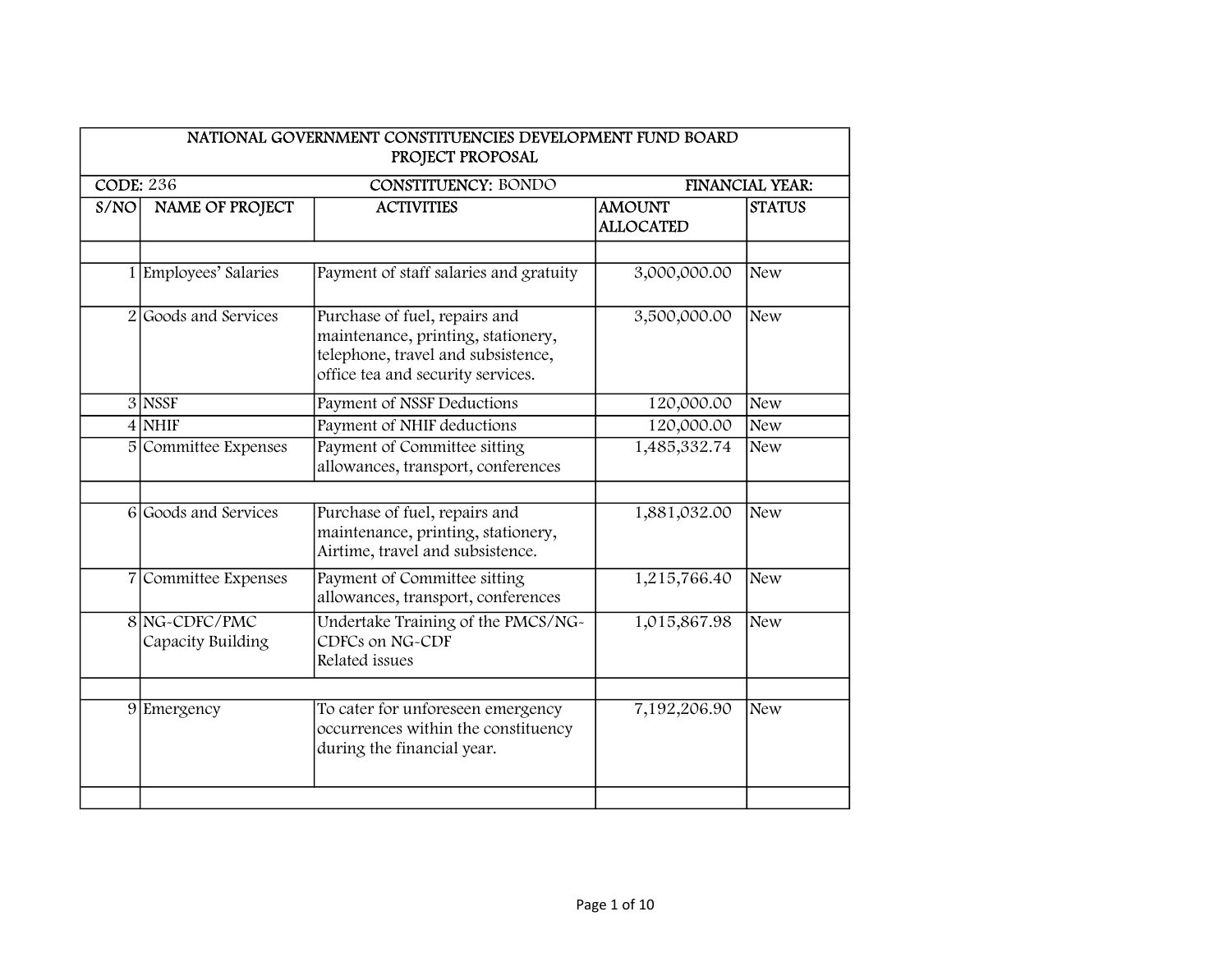|                  | NATIONAL GOVERNMENT CONSTITUENCIES DEVELOPMENT FUND BOARD<br>PROJECT PROPOSAL |                                                                                                                                                                                                                        |                                   |                        |  |  |
|------------------|-------------------------------------------------------------------------------|------------------------------------------------------------------------------------------------------------------------------------------------------------------------------------------------------------------------|-----------------------------------|------------------------|--|--|
| <b>CODE: 236</b> |                                                                               | <b>CONSTITUENCY: BONDO</b>                                                                                                                                                                                             |                                   | <b>FINANCIAL YEAR:</b> |  |  |
| S/NO             | <b>NAME OF PROJECT</b>                                                        | <b>ACTIVITIES</b>                                                                                                                                                                                                      | <b>AMOUNT</b><br><b>ALLOCATED</b> | <b>STATUS</b>          |  |  |
|                  | 10 Bursary Secondary<br>Schools                                               | Payment of bursary to needy students                                                                                                                                                                                   | 15,500,000.00                     | <b>New</b>             |  |  |
|                  | 11 Bursary Tertiary<br>Institutions                                           | Payment of bursary to needy students                                                                                                                                                                                   | 3,500,000.00                      | <b>New</b>             |  |  |
|                  | 12 NHIF social security<br>program                                            | Payment of NHIF to special interest<br>persons among the six wards for 500<br>people @ ksh.6,000                                                                                                                       | 3,000,000.00                      | <b>New</b>             |  |  |
|                  | 13 Kanyibok primary<br>school                                                 | Construction of an administration<br>block to completion, comprising of<br>three roomed offices Ksh.1,500,000)<br>and renovation of two classrooms:<br>Plastering, painting and flooring to<br>completion ksh.500,000) | 2,000,000.00                      | New                    |  |  |
|                  | 14 Rapogi primary school                                                      | Renovation of four classrooms:<br>Plastering, painting and flooring to<br>completion.                                                                                                                                  | 1,200,000.00                      | <b>New</b>             |  |  |
|                  | 15 Mageta Primary school                                                      | Renovation of Three classrooms:<br>Plastering, painting, flooring and<br>reinforcement of foundation to<br>completion.                                                                                                 | 1,500,000.00                      | <b>New</b>             |  |  |
|                  | 16 Mahanga primary<br>school                                                  | Construction of one classroom:<br>Foundation, walling, roofing, fixing<br>1NO.door and 5N0. Windows and<br>painting to completion.                                                                                     | 1,000,000.00                      | <b>New</b>             |  |  |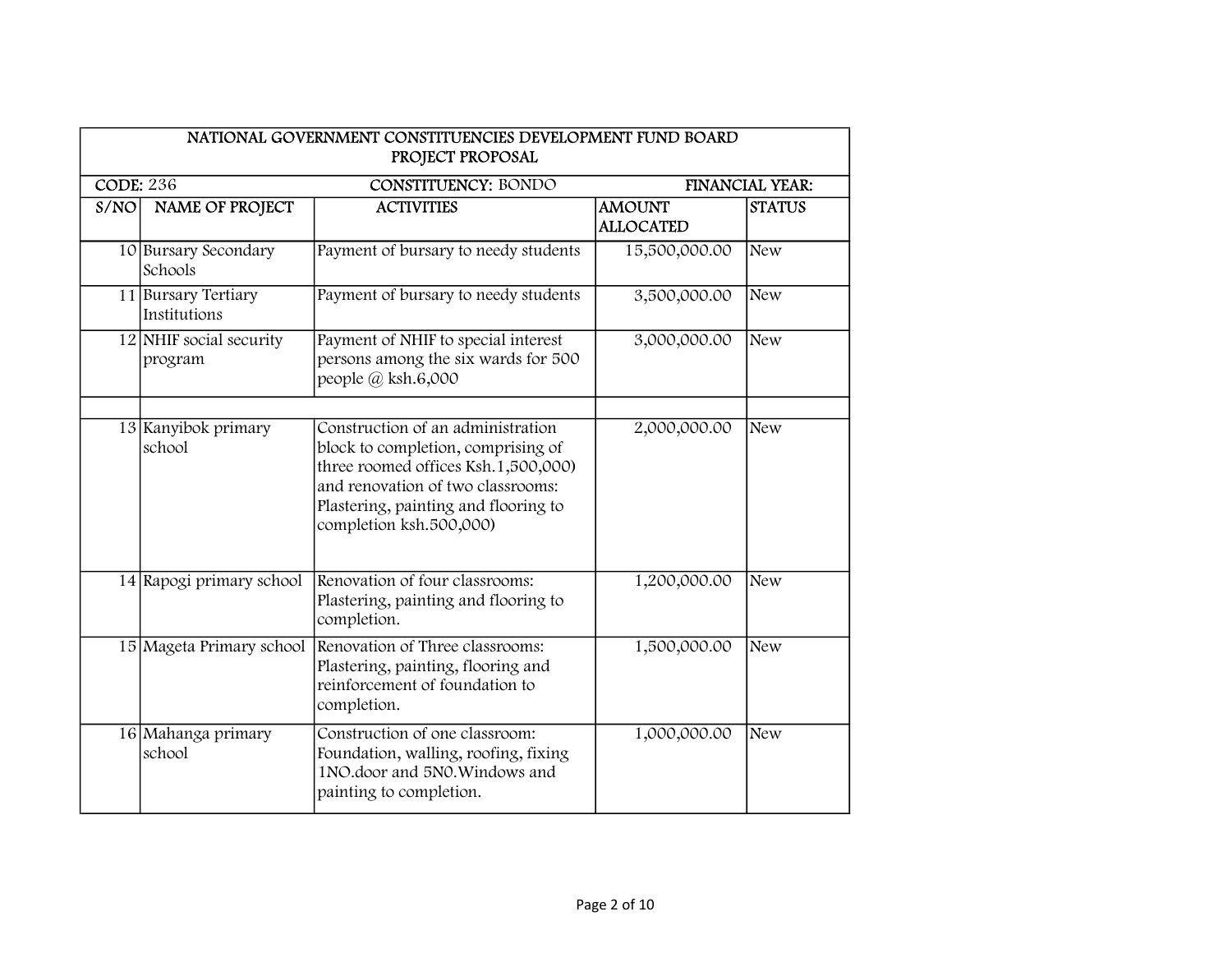|                  | NATIONAL GOVERNMENT CONSTITUENCIES DEVELOPMENT FUND BOARD<br>PROJECT PROPOSAL |                                                                                                                                                               |                                   |                        |  |
|------------------|-------------------------------------------------------------------------------|---------------------------------------------------------------------------------------------------------------------------------------------------------------|-----------------------------------|------------------------|--|
| <b>CODE: 236</b> |                                                                               | <b>CONSTITUENCY: BONDO</b>                                                                                                                                    |                                   | <b>FINANCIAL YEAR:</b> |  |
| S/NO             | <b>NAME OF PROJECT</b>                                                        | <b>ACTIVITIES</b>                                                                                                                                             | <b>AMOUNT</b><br><b>ALLOCATED</b> | <b>STATUS</b>          |  |
|                  | 17 Mitundu primary<br>school                                                  | Renovation of two classrooms:<br>Plastering, painting, flooring,<br>reinforcement of foundation and<br>increasing of the headroom to<br>completion.           | 800,000.00                        | <b>New</b>             |  |
|                  | 18 Barawendo primary<br>school                                                | Renovation of four classrooms:<br>Plastering, painting, flooring,<br>reinforcement of foundation, roofing<br>and increasing of the headroom to<br>completion. | 2,000,000.00                      | <b>New</b>             |  |
|                  | 19 Nyangera primary<br>school                                                 | Renovation of four classrooms:<br>Plastering, painting, flooring,<br>reinforcement of foundation, roofing<br>and increasing of the headroom to<br>completion  | 2,000,000.00                      | <b>New</b>             |  |
|                  | 20 Majengo primary<br>school                                                  | Renovation of four classrooms:<br>Plastering, painting, flooring,<br>reinforcement of foundation, roofing<br>and increasing of the headroom to<br>completion. | 2,000,000.00                      | <b>New</b>             |  |
|                  | 21 Ndere Aling'a Primary<br>school                                            | Renovation of four classrooms:<br>Plastering, painting, flooring,<br>reinforcement of foundation, roofing<br>and increasing of the headroom to<br>completion. | 2,000,000.00                      | <b>New</b>             |  |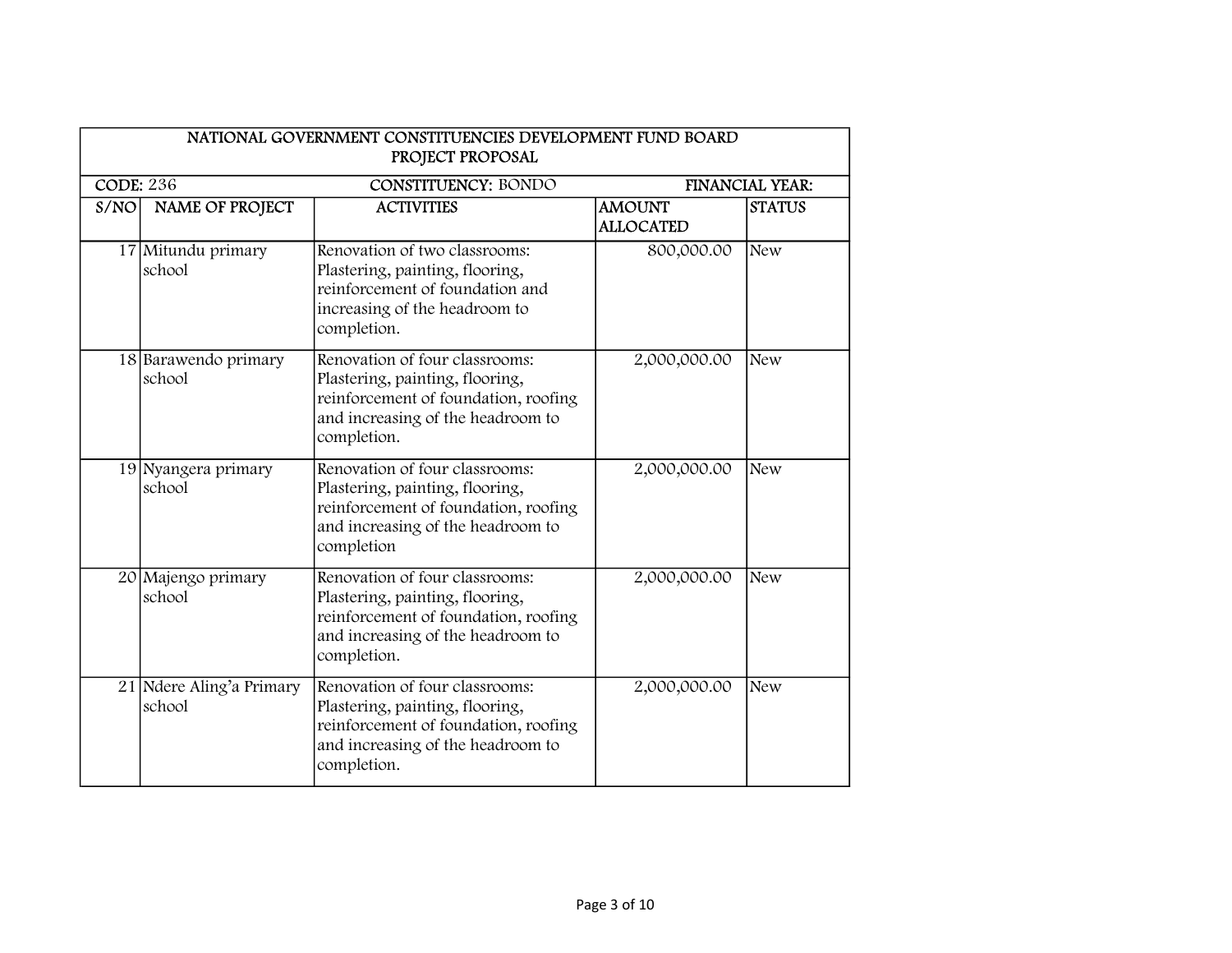|                  | NATIONAL GOVERNMENT CONSTITUENCIES DEVELOPMENT FUND BOARD<br>PROJECT PROPOSAL |                                                                                                                                                                        |                                   |                        |  |  |
|------------------|-------------------------------------------------------------------------------|------------------------------------------------------------------------------------------------------------------------------------------------------------------------|-----------------------------------|------------------------|--|--|
| <b>CODE: 236</b> |                                                                               | <b>CONSTITUENCY: BONDO</b>                                                                                                                                             |                                   | <b>FINANCIAL YEAR:</b> |  |  |
| S/NO             | <b>NAME OF PROJECT</b>                                                        | <b>ACTIVITIES</b>                                                                                                                                                      | <b>AMOUNT</b><br><b>ALLOCATED</b> | <b>STATUS</b>          |  |  |
|                  | 22 Got Ramogi primary<br>school                                               | Renovation of three classrooms:<br>Plastering, painting, flooring,<br>reinforcement of foundation and<br>increasing of the headroom to<br>completion.                  | 1,500,000.00                      | New                    |  |  |
|                  | 23 Ndiwo primary school                                                       | Renovation of three classrooms:<br>Plastering, painting, flooring,<br>reinforcement of foundation and<br>increasing of the headroom to<br>completion.                  | 1,500,000.00                      | <b>New</b>             |  |  |
|                  | 24 Magombe primary<br>school                                                  | Renovation of Three classrooms:<br>Plastering, painting, flooring and<br>increasing of the headroom to<br>completion.                                                  | 1,200,000.00                      | <b>New</b>             |  |  |
|                  | 25 Sinyanya primary<br>school                                                 | Completion of an administration block<br>comprising of three roomed offices<br>plus staffroom: Flooring,<br>painting, plastering, installation of<br>doors and windows | 700,000.00                        | Ongoing                |  |  |
|                  | 26 Kambajo primary<br>school                                                  | Renovation of four classrooms:<br>Plastering, painting and flooring to<br>completion                                                                                   | 1,200,000.00                      | <b>New</b>             |  |  |
|                  | 27 Nyakasumbi primary<br>school.                                              | Construction of a six door pit latrine to<br>completion.                                                                                                               | 800,000.00                        | <b>New</b>             |  |  |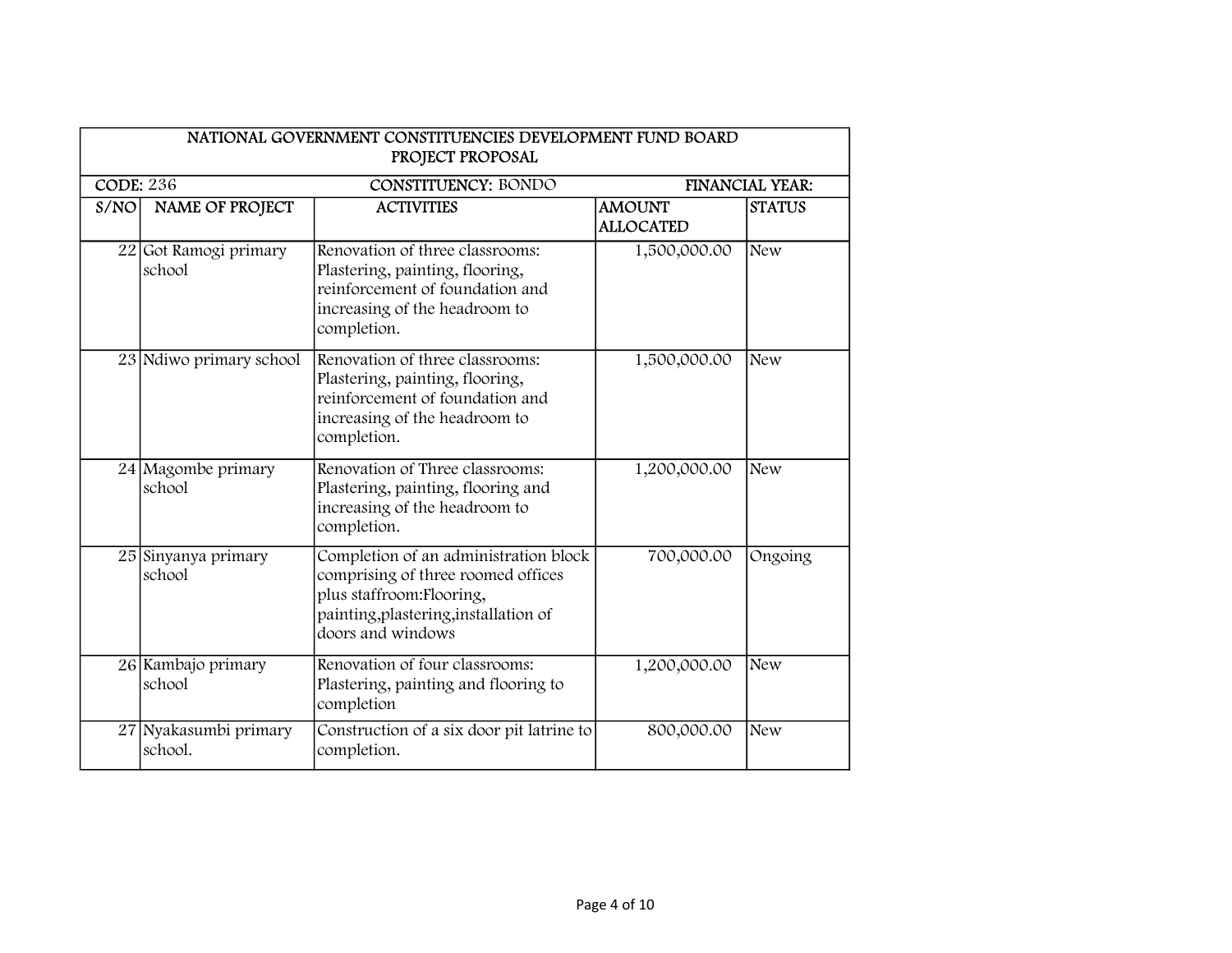|                  | NATIONAL GOVERNMENT CONSTITUENCIES DEVELOPMENT FUND BOARD<br>PROJECT PROPOSAL |                                                                                                                                                               |                                   |                        |  |  |
|------------------|-------------------------------------------------------------------------------|---------------------------------------------------------------------------------------------------------------------------------------------------------------|-----------------------------------|------------------------|--|--|
| <b>CODE: 236</b> |                                                                               | <b>CONSTITUENCY: BONDO</b>                                                                                                                                    |                                   | <b>FINANCIAL YEAR:</b> |  |  |
| S/NO             | <b>NAME OF PROJECT</b>                                                        | <b>ACTIVITIES</b>                                                                                                                                             | <b>AMOUNT</b><br><b>ALLOCATED</b> | <b>STATUS</b>          |  |  |
|                  | 28 Dunya primary school.                                                      | Renovation of four classrooms:<br>Plastering, painting, flooring,<br>reinforcement of foundation, roofing<br>and increasing of the headroom to<br>completion. | 2,000,000.00                      | New                    |  |  |
|                  | 29 Gobei primary school                                                       | Renovation of four classrooms:<br>Plastering, painting, flooring,<br>reinforcement of foundation, roofing<br>and increasing of the headroom to<br>completion. | 2,000,000.00                      | New                    |  |  |
|                  | 30 Yieke primary school.                                                      | Renovation of Two classrooms:<br>Plastering, painting, flooring and<br>increasing of the headroom to<br>completion.                                           | 800,000.00                        | <b>New</b>             |  |  |
|                  | 31 Masita primary school                                                      | Renovation of Three classrooms:<br>Plastering, painting, flooring and<br>reinforcement of foundation to<br>completion.                                        | 1,500,000.00                      | New                    |  |  |
|                  | 32 Migiro primary school                                                      | Completion by Plastering and painting<br>of nine classrooms.                                                                                                  | 2,000,000.00                      | Ongoing                |  |  |
|                  | 33 Odao primary school.                                                       | Renovation of Three classrooms:<br>Plastering, painting, flooring and<br>reinforcement of foundation and<br>increasing of the headroom to<br>completion.      | 1,600,000.00                      | New                    |  |  |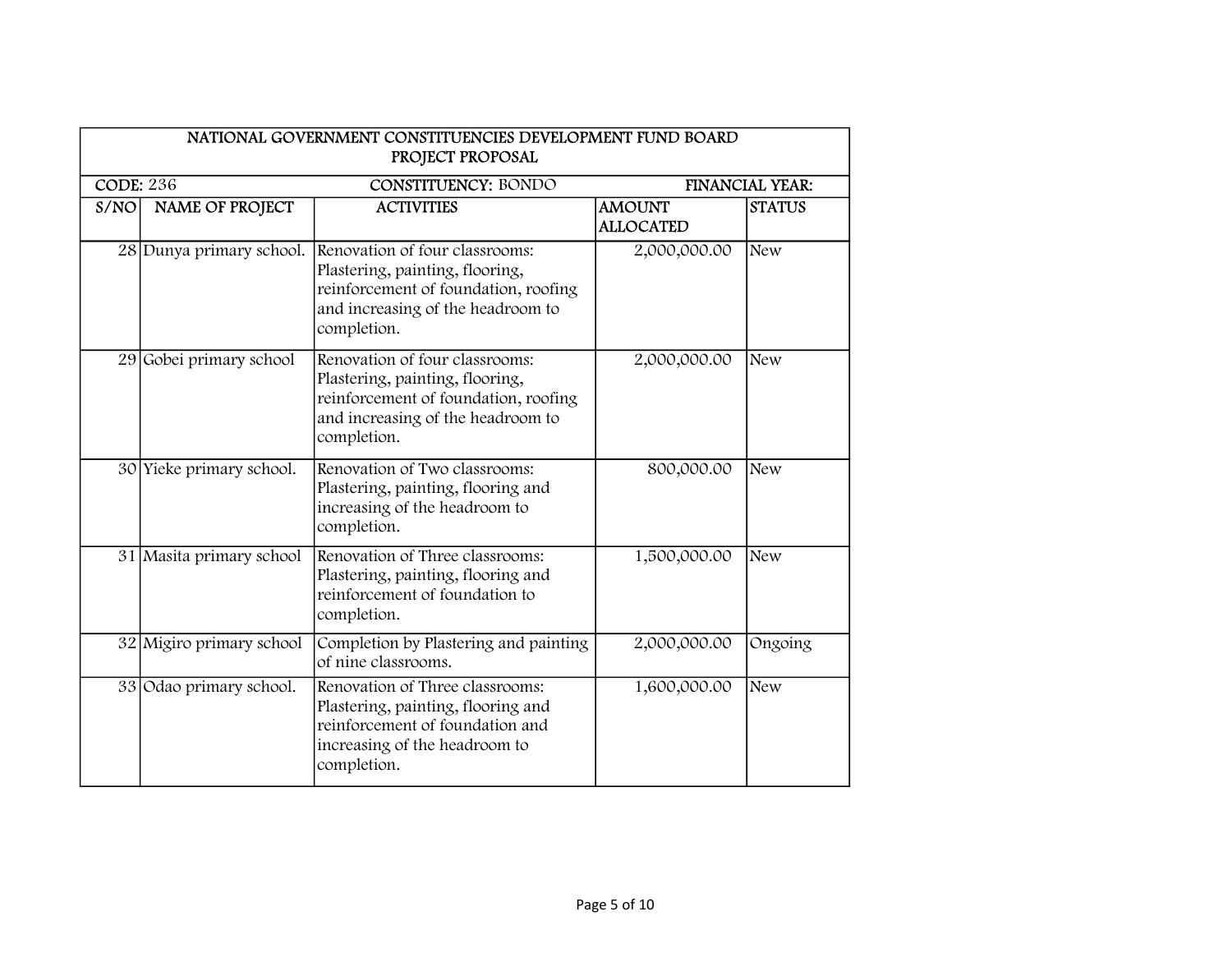|                  | NATIONAL GOVERNMENT CONSTITUENCIES DEVELOPMENT FUND BOARD<br>PROJECT PROPOSAL |                                                                                                                                                               |                                   |                        |  |  |
|------------------|-------------------------------------------------------------------------------|---------------------------------------------------------------------------------------------------------------------------------------------------------------|-----------------------------------|------------------------|--|--|
| <b>CODE: 236</b> |                                                                               | <b>CONSTITUENCY: BONDO</b>                                                                                                                                    |                                   | <b>FINANCIAL YEAR:</b> |  |  |
| S/NO             | <b>NAME OF PROJECT</b>                                                        | <b>ACTIVITIES</b>                                                                                                                                             | <b>AMOUNT</b><br><b>ALLOCATED</b> | <b>STATUS</b>          |  |  |
|                  | 34 Serawongo primary<br>school.                                               | Renovation of four classrooms:<br>Plastering, painting, flooring,<br>reinforcement of foundation, roofing<br>and increasing of the headroom to<br>completion. | 2,000,000.00                      | New                    |  |  |
|                  | 35 Warianda primary<br>school.                                                | Renovation of Three classrooms:<br>Plastering, painting and flooring to<br>completion.                                                                        | 1,400,000.00                      | <b>New</b>             |  |  |
|                  | 36 Oyamo primary school                                                       | Renovation of four classrooms:<br>Plastering, painting, flooring,<br>reinforcement of foundation, roofing<br>and increasing of the headroom to<br>completion. | 2,000,000.00                      | New                    |  |  |
|                  | 37 Minya primary school.                                                      | Renovation of Three classrooms:<br>Plastering, painting, flooring and<br>reinforcement of foundation and<br>increasing of the headroom to<br>completion.      | 1,600,000.00                      | <b>New</b>             |  |  |
|                  |                                                                               | 38 Abimbo primary school Renovation of Three classrooms:<br>Plastering, painting, flooring and<br>reinforcement of foundation to<br>completion.               | 1,500,000.00                      | <b>New</b>             |  |  |
|                  | 39 Oiko primary School                                                        | Renovation of Two classrooms:<br>Plastering, painting, flooring and<br>increasing of the headroom to<br>completion.                                           | 1,000,000.00                      | <b>New</b>             |  |  |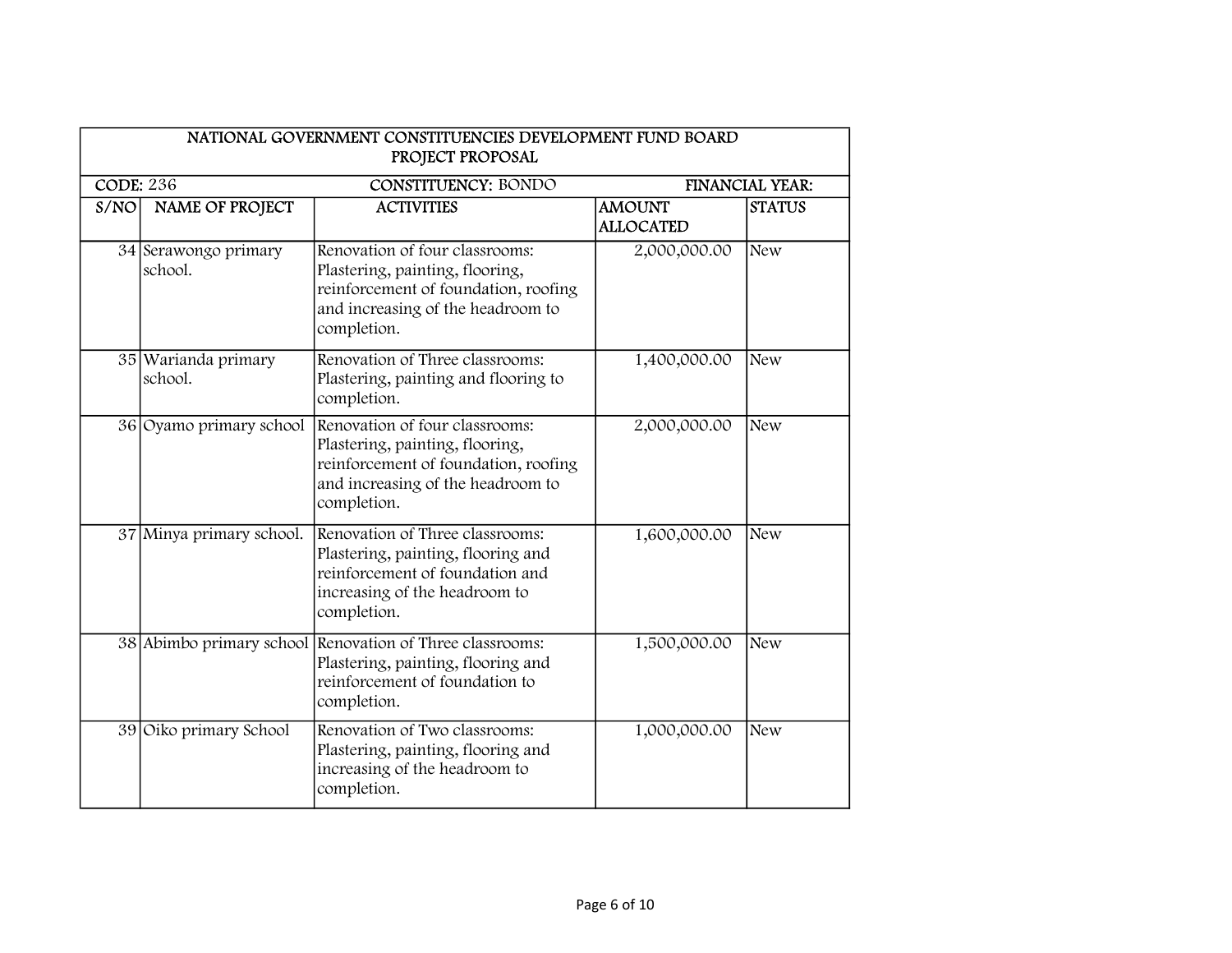|                  | NATIONAL GOVERNMENT CONSTITUENCIES DEVELOPMENT FUND BOARD<br>PROJECT PROPOSAL |                                                                                                                                                                                                                       |                                   |                        |  |
|------------------|-------------------------------------------------------------------------------|-----------------------------------------------------------------------------------------------------------------------------------------------------------------------------------------------------------------------|-----------------------------------|------------------------|--|
| <b>CODE: 236</b> |                                                                               | <b>CONSTITUENCY: BONDO</b>                                                                                                                                                                                            |                                   | <b>FINANCIAL YEAR:</b> |  |
| S/NO             | <b>NAME OF PROJECT</b>                                                        | <b>ACTIVITIES</b>                                                                                                                                                                                                     | <b>AMOUNT</b><br><b>ALLOCATED</b> | <b>STATUS</b>          |  |
|                  |                                                                               | 40 Magak primary school. Renovation of Two classrooms:<br>Plastering, painting, flooring and<br>increasing of the headroom to<br>completion.                                                                          | 800,000.00                        | <b>New</b>             |  |
|                  | 41 Dier Aora primary<br>school                                                | Renovation of Three classrooms:<br>Plastering, painting, flooring and<br>increasing of the headroom to<br>completion                                                                                                  | 1,200,000.00                      | <b>New</b>             |  |
|                  |                                                                               | 42 Otuoma primary school Renovation of six classrooms:<br>Foundation reinforcement, Flooring,<br>installation of doors and windows,<br>increasing of the headroom,<br>plastering, roofing, painting to<br>completion. | 4,000,000.00                      | <b>New</b>             |  |
|                  | 43 Ajigo primary school                                                       | Renovation of six classrooms:<br>Foundation reinforcement, Flooring,<br>installation of doors and windows,<br>increasing of the headroom,<br>plastering, roofing, painting to<br>completion.                          | 4,000,000.00                      | <b>New</b>             |  |
|                  |                                                                               |                                                                                                                                                                                                                       |                                   |                        |  |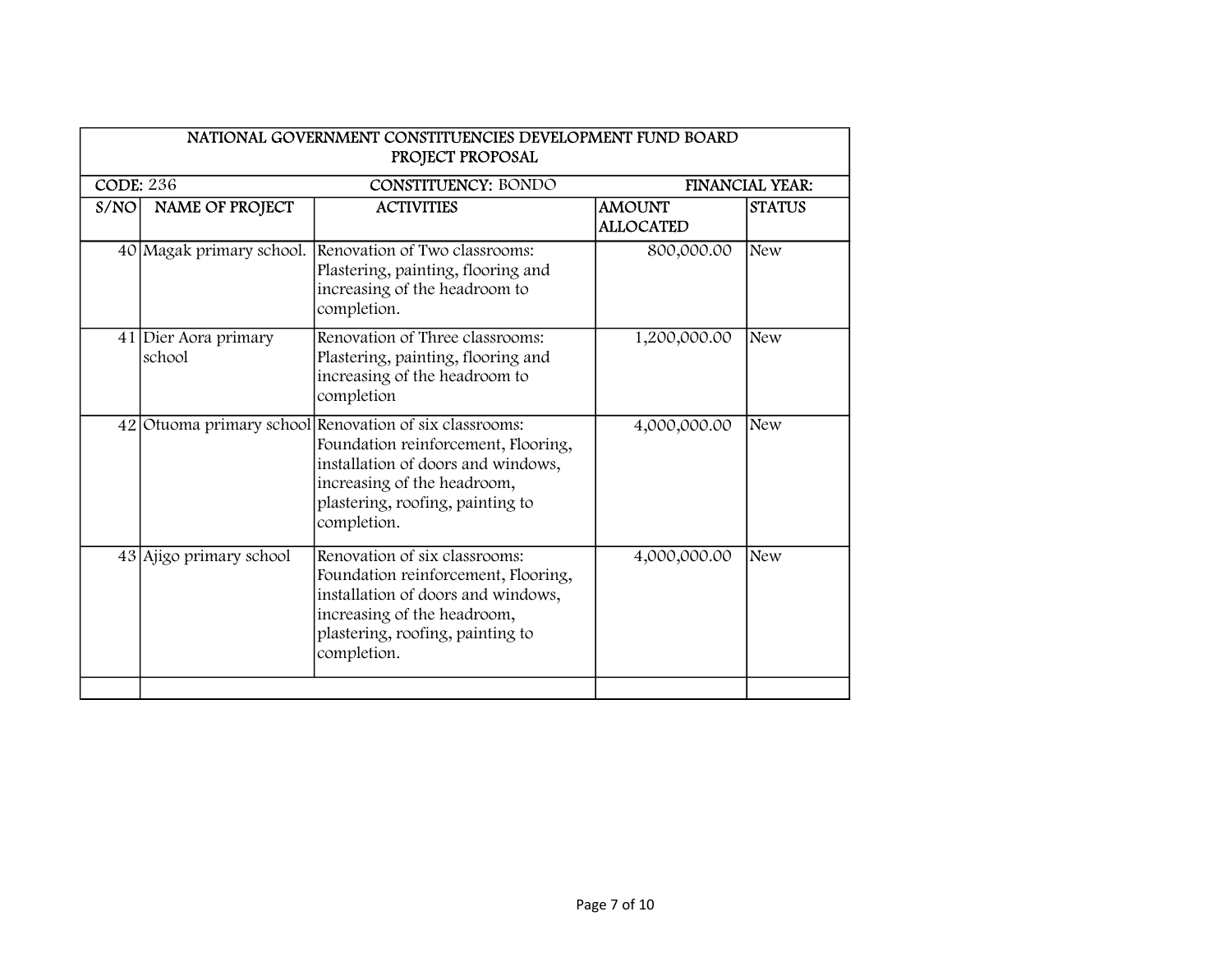| <b>CODE: 236</b> |                                   | <b>CONSTITUENCY: BONDO</b>                                                                                                                                                                                        | <b>FINANCIAL YEAR:</b>            |               |
|------------------|-----------------------------------|-------------------------------------------------------------------------------------------------------------------------------------------------------------------------------------------------------------------|-----------------------------------|---------------|
| S/NO             | <b>NAME OF PROJECT</b>            | <b>ACTIVITIES</b>                                                                                                                                                                                                 | <b>AMOUNT</b><br><b>ALLOCATED</b> | <b>STATUS</b> |
|                  | 44 Kanyibok secondary<br>school   | Construction of an administration<br>block comprising of three roomed<br>offices plus staffroom: Foundation,<br>walling, plastering, installation of<br>doors and windows, roofing and<br>painting to completion. | 3,000,000.00                      | <b>New</b>    |
|                  | 45 Majengo secondary<br>school    | Purchase of a 51 seater school bus.                                                                                                                                                                               | 6,500,000.00                      | <b>New</b>    |
|                  | 46 Nyabenge secondary<br>school   | Construction of Laboratory of a<br>capacity of 50 students: Foundation,<br>walling and roofing.                                                                                                                   | 2,000,000.00                      | <b>New</b>    |
|                  | 47 Jusa secondary school          | Construction of an administration<br>block comprising of three roomed<br>offices plus staffroom: Foundation,<br>walling, plastering, installation of<br>doors and windows, roofing and<br>painting to completion. | 3,000,000.00                      | <b>New</b>    |
|                  | 48 Got Abiero secondary<br>school | Purchase of a 51 seater school bus.                                                                                                                                                                               | 6,500,000.00                      | <b>New</b>    |
|                  | 49 Environment                    | Bondo TTC storm water drainage<br>system by , excavation of trenches,<br>stone pitching, drainage channels<br>cover then leveling and flood water<br>control by excavation for dikes and<br>ponds then leveling   | 2,741,777.59                      | <b>New</b>    |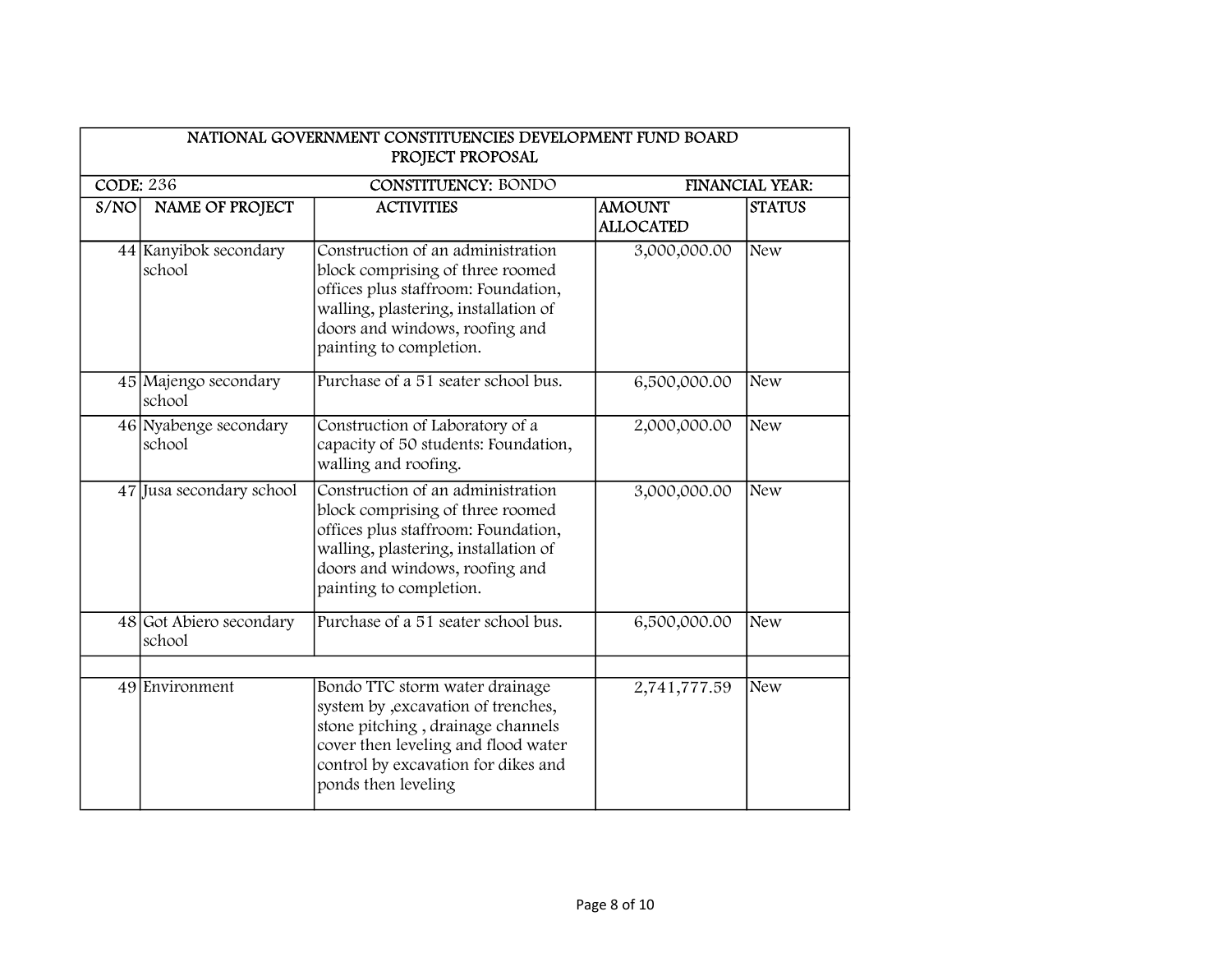|      | NATIONAL GOVERNMENT CONSTITUENCIES DEVELOPMENT FUND BOARD<br>PROJECT PROPOSAL |                                                                                                                                                                                      |                                   |               |  |  |
|------|-------------------------------------------------------------------------------|--------------------------------------------------------------------------------------------------------------------------------------------------------------------------------------|-----------------------------------|---------------|--|--|
|      | <b>CONSTITUENCY: BONDO</b><br><b>CODE: 236</b><br><b>FINANCIAL YEAR:</b>      |                                                                                                                                                                                      |                                   |               |  |  |
| S/NO | NAME OF PROJECT                                                               | <b>ACTIVITIES</b>                                                                                                                                                                    | <b>AMOUNT</b><br><b>ALLOCATED</b> | <b>STATUS</b> |  |  |
|      | 50 Sports                                                                     | Organizing Constituency Tournament<br>and Awarding Balls and Uniforms to<br>Competing Teams.                                                                                         | 2,741,777.59                      | <b>New</b>    |  |  |
|      | 51 North Yimbo Chief's<br>office                                              | Completion of chief's office<br>comprising of three roomed offices:<br>Flooring, painting, plastering and<br>installation of doors and windows.                                      | 600,000.00                        | Ongoing       |  |  |
|      | 52 Central Yimbo Chief's<br>office                                            | Construction of chief's office<br>comprising of two roomed offices:<br>Foundation, walling, roofing,<br>plastering, installation of doors and<br>windows and painting to completion. | 1,200,000.00                      | <b>New</b>    |  |  |
|      | 53 Usenge Police station                                                      | Renovation of Six roomed office:<br>Plastering, painting, flooring and<br>reinforcement of foundation to<br>completion.                                                              | 1,500,000.00                      | <b>New</b>    |  |  |